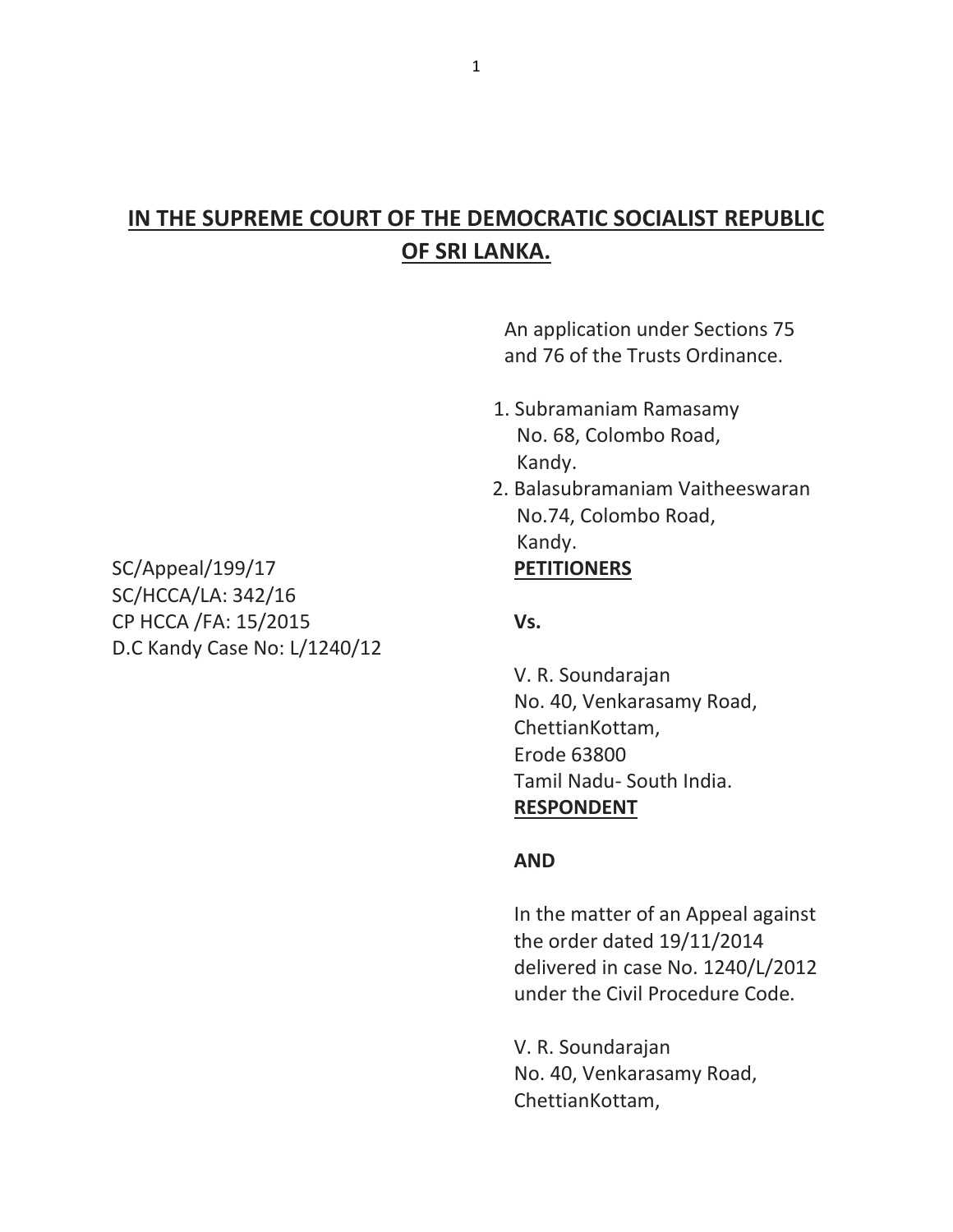Erode 63800 Tamil Nadu- South India. **RESPONDENT-APPELLANT**

### **Vs**.

- 1. Subramaniam Ramasamy No. 68, Colombo Road, Kandy.
- 2. Balasubramaniam Vaitheeswaran No.74, Colombo Road, Kandy. **PETITIONERS-RESPONDENTS**

#### **AND NOW**

 In the matter of an application under Section 839 of the Civil Procedure Code.

 Nadesan Sathasivam No. 128/11, Vihara Lane, Mulgampola, Kandy. **PETITIONER**

#### **Vs**

 V. R. Soundarajan No. 40, Venkarasamy Road, Chettian Kottam, Erode 6380 Tamil Nadu- South India. **RESPONDENT-APPELLANT**- **RESPONDENT**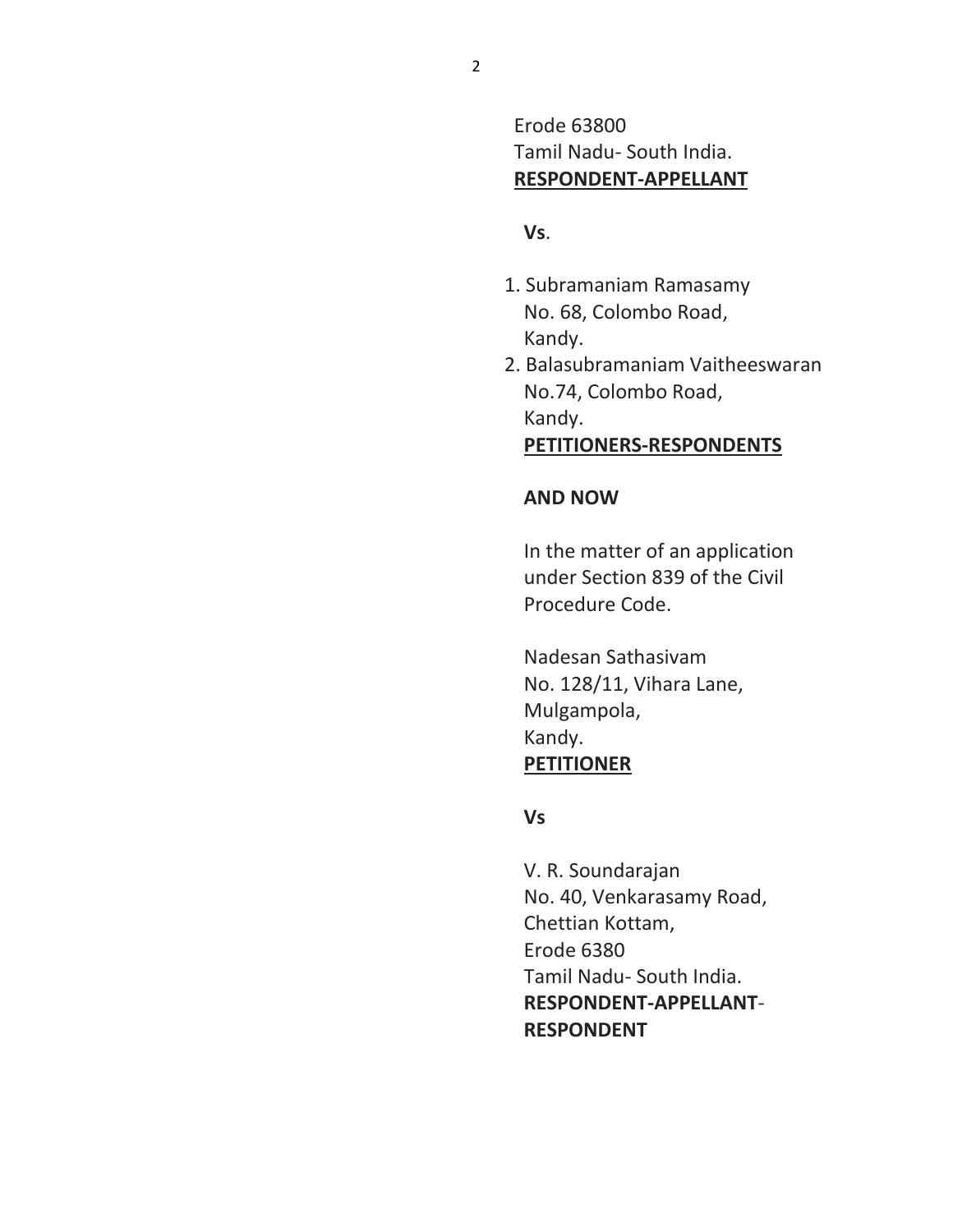- 1. SubramaniamRamasamy No. 68, Colombo Road, Kandy.
- 2. Balasubramaniam Vaitheeswaran No.74, Colombo Road, Kandy.

 **PETITIONERS-RESPONDENT- RESPONDENTS**

#### **AND NOW BETWEEN**

 In the matter of an Application for Leave to Appeal to the Supreme Court under Section 5C of the Act No.54 of 2006 from the Order of the High Court of Civil Appeal holden in Kandy dated 2<sup>nd</sup> June 2016.

 Subramaniam Ramasamy No. 68, Colombo Road, Kandy.

# **PETITIONER-RESPONDENT- RESPONDENT-PETITIONER**

 **Vs**

 V. R. Soundarajan No.40, Venkarasamy Road, Chettian Kottam, Erode 63800 Tamil Nadu- South India. **RESPONDENT-APPELLANT- RESPONDENT-RESPONDENT**

 Nadesan Sathasivam No. 128/11, Vihara Lane,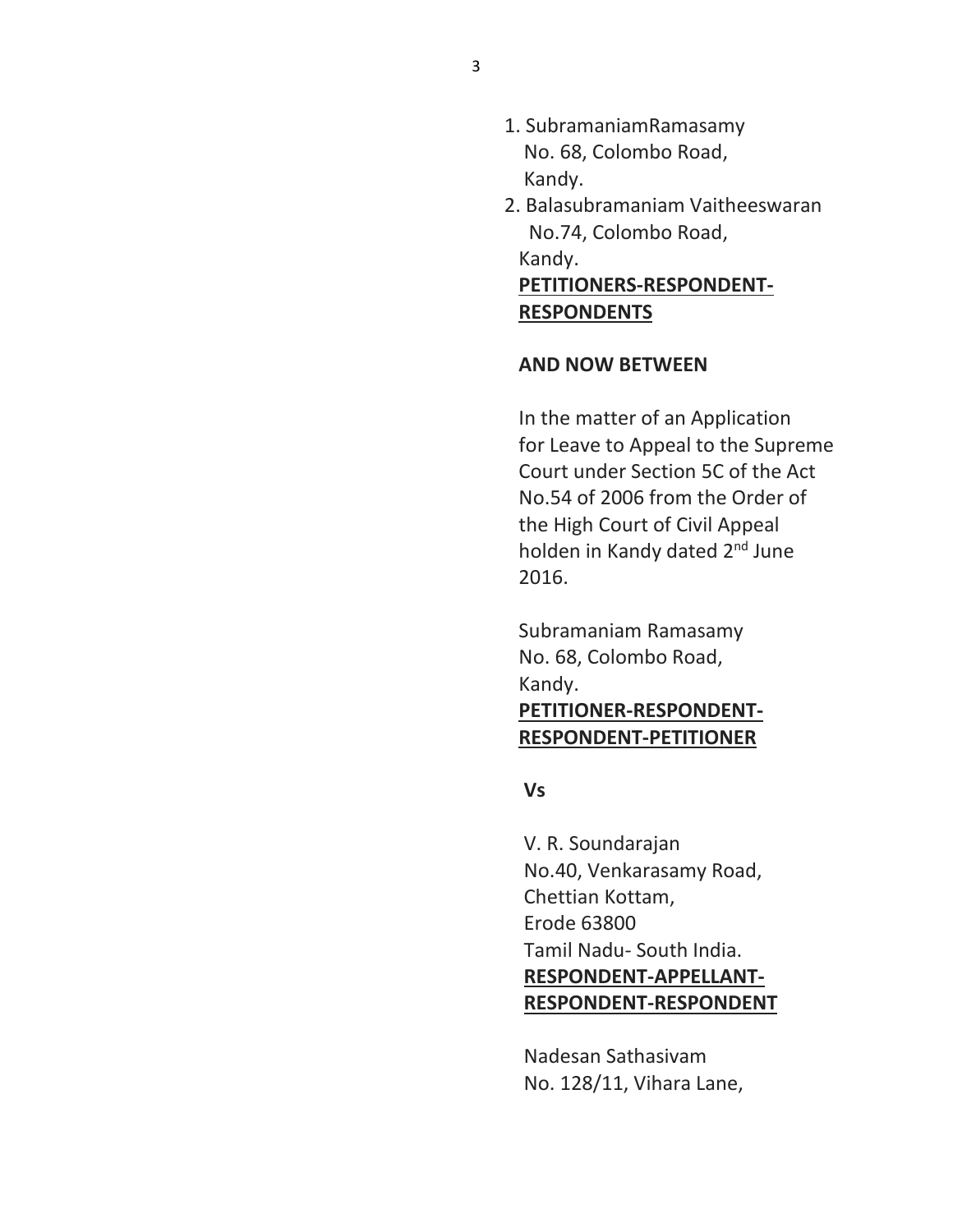Mulgampola, Kandy. **PETITIONER-RESPONDENT**

 Balasubramaniam Vaitheeswaran No.74, Colombo Road, Kandy. **PETITIONER-RESPONDENT RESPONDENT -RESPONDENT**

- Before: E.A.G.R. AMARASEKARA, J. K.K. WICKREMASINGHE, J. & A.L.S. GOONERATNE, J.
- Counsel: Dr. K. Kang-Isvaran PC with K.V. S Ganesharajan, Lakshmanan Jeyakumar, Sriranganathan Ragul and K. Nasikethan for the  $1<sup>st</sup>$ Petitioner-Respondent-Respondent-Appellant. S. Kumarasingham with Srivanthi Indrakumar for the Respondent-Appellant-Respondent-Respondent and Petitioner-Respondent

Argued On: 19.03.2021

Decided On: 24.02.2022

## **E.A.G.R.Amarasekara, J.**

The Petitioner – Respondent - Respondent – Petitioner, Subramaniam Ramasamy (hereinafter sometimes referred to as the Petitioner) together with the Petitioner – Respondent – Respondent – Respondent, Balasubramaniam Vaitheeswaran, (hereinafter sometimes referred to as the Petitioner – Respondent-Respondent ) filed by way of summary procedure an action before the District Court of Kandy against the Respondent – Appellant – Respondent – Respondent, V.R. Soundarajan (hereinafter sometimes referred to as the Appellant- Respondent) under Sections 75 and 76 of the Trust Ordinance inter alia praying for an order nisi declaring that the office of trustees of Sri Selvavinyagar Temple Trust has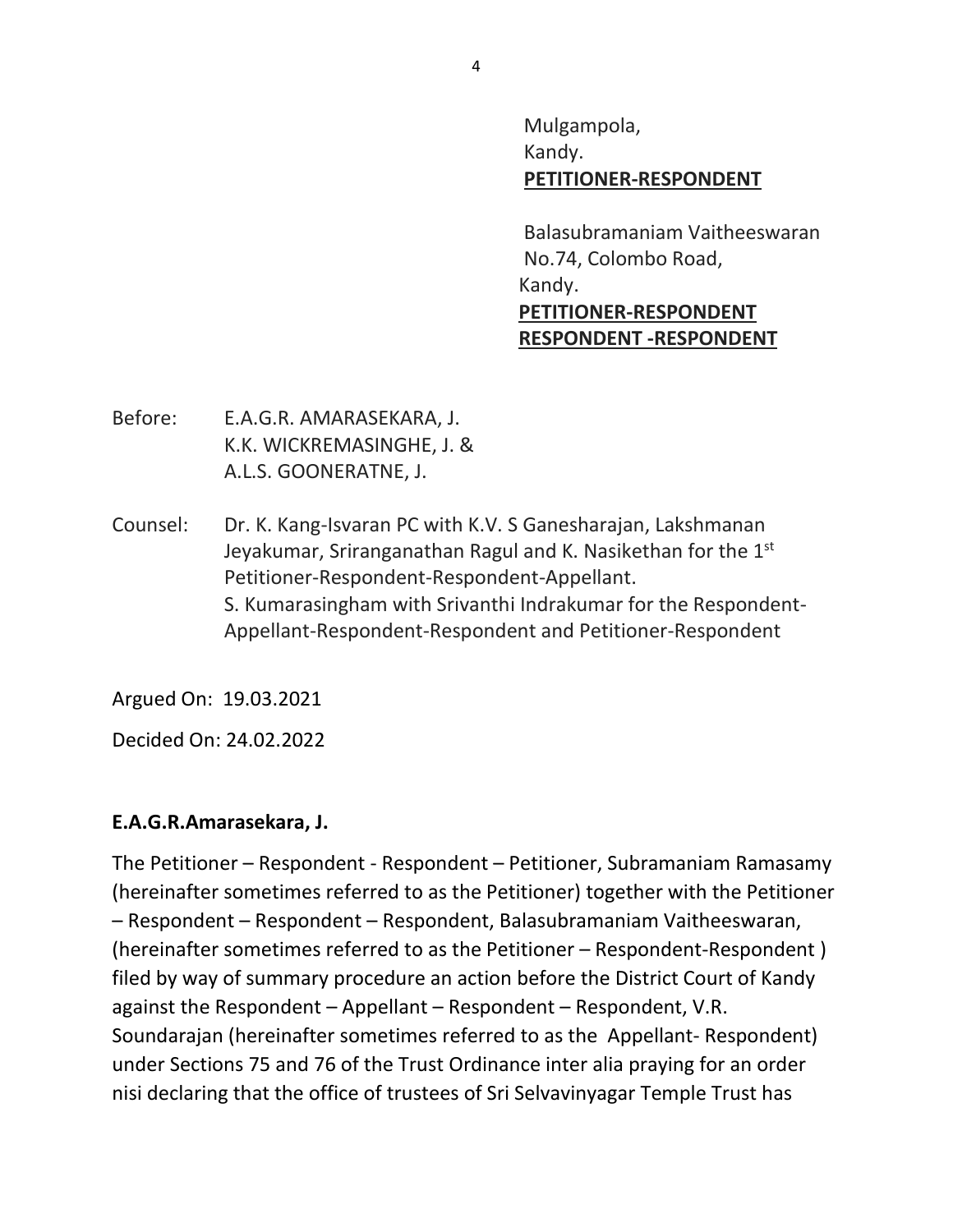become vacant and to appoint (1) Duraisamypillai Sivasubramaniam, (2) Perumal Palaniappan, (3) Ratnasabapathy Mohan and (4) Govindasamy Krishnamoorthy as trustees and members of the Board of Management of the said trust. Upon supporting the matter, the District Court entered order nisi dated 02/02/2012 as prayed for in the petition and appointing the trustees named in the said petition. Said order nisi being served, Appellant - Respondent filed his objections by way of a statement of objections dated 02/07/2013. Subsequent to an inquiry learned District Judge by his order dated 19.11.2014 made the order nisi absolute appointing the above named four persons as trustees of Sri Selvaninayagar temple and its temporalities.

Aggrieved by the said Order,Appellant-Respondent preferred an appeal to the Civil Appellate High Court. During the pendency of the appeal in the Civil Appellate High Court, Petitioner – Respondent, Nadesan Sathasivam filed a petition and an affidavit under section 839 of the Civil Procedure Code, naming him as intervenient-petitioner, purporting to seek him to be added as a party to the said appeal. It must be noted that as per the caption of the said petition filed under section 839, even V.R. Soundarajan, Appellant Respondent has also joined as a petitioner along with the Petitioner-Respondent, Nadesan Sathasivam. It was inter alia stated in the said petition dated 31.01.2016, that;

- Affairs of the temple and its temporalities were managed by an instrument of trust bearing No. 3220 dated 20.11.1939 attested by C. Sivaparagasam NP.
- The age-old temple was built and managed by the Family Trust of Ana Runa Leyna of Devakotte South India and one Ramanathan Chettiyar a direct decendant of the said family became the Trustee of the Temple.
- Verappan Chettiyar, son of Ramanathan Chettiyar became the trustee of Sri Selvinayagar temple as provided in the trust instrument on the death of his father, thus ensuring that the hereditary rights of the temple are preserved.
- Verappan Chettiyar has appointed one K. Gunaratnam to handle the dayto-day administration of the temple. Gunaratnam engaged one Pasupathy to assist him in his duties, and on the demise of Pasupathy, said Gunaratnam came forward to appoint Govindasamy Krishnamoorthy (one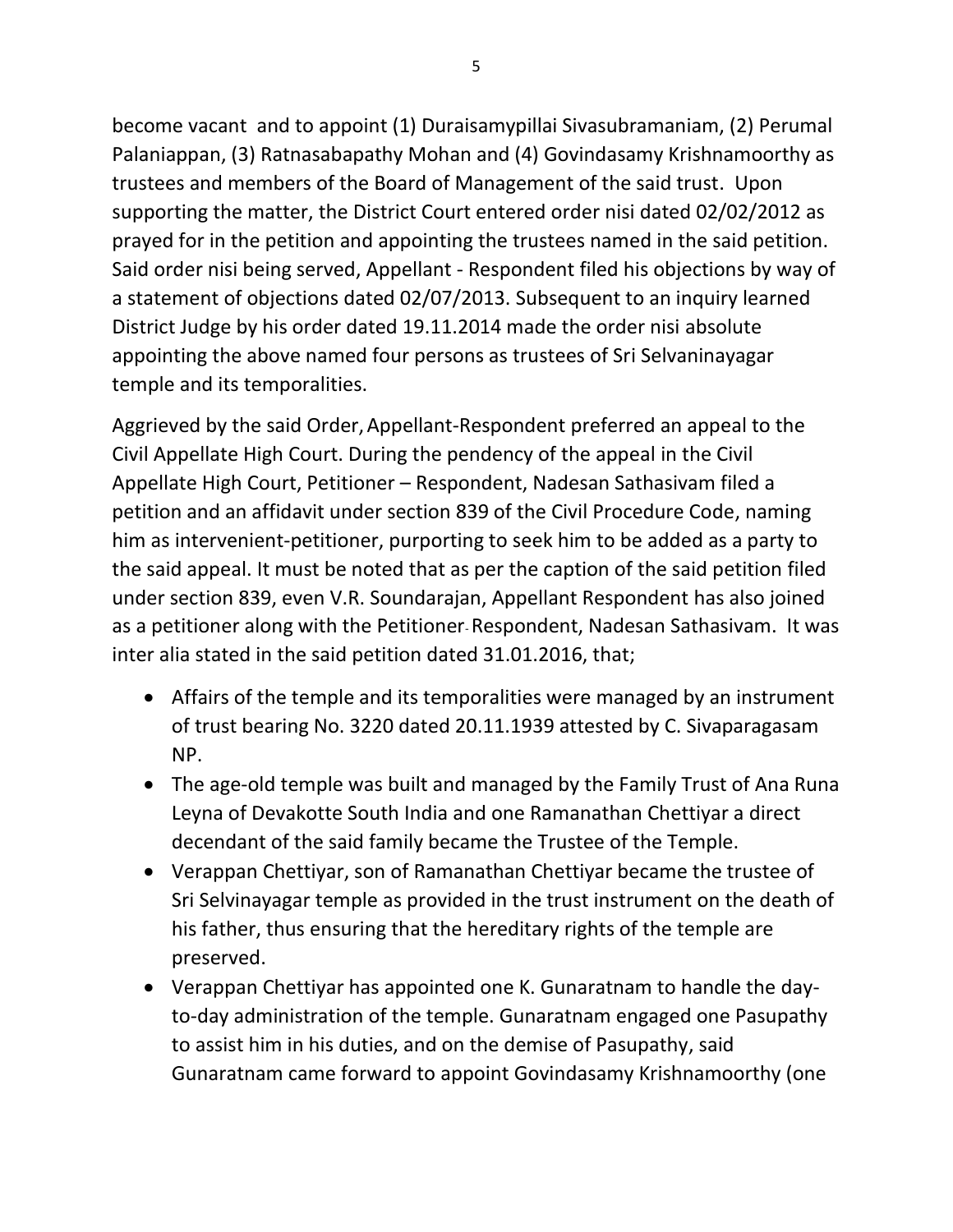of the persons sought to be appointed as a trustee in the District Court action).

- Group of worshippers opposed to the said appointment of Govindasamy Krishnamoorthy and filed a civil action styled X 10804 in the District Court Kandy pertaining to which a settlement was arrived.
- As per the terms of settlement entered in the District Court V.R. Soundararajan, Appellant– Respondent took the appointment as the trustee of the temple and appointed Govindasamy Krishnamoorthy to manage the day-to-day affairs in keeping with the terms of settlement and the aforesaid trust instrument.
- They (This appears to mean the petitioners of the said petition, namely Appellant-Respondent and Petitioner-Respondent) were totally dissatisfied with the manner the temple was managed and there were many instances where the handling of affairs by the said Govindasamy was found wanting or against the norms followed by any place of worship of Hindus.
- On complaints made by them (Petitioners of the said petition) and several others, the Appellant-Respondent cancelled the power of attorney given to Govindasamy Krishnamoorthy.
- Only two individual worshippers filed an action in the District Court under section 75 and 76 of the Trust Ordinance praying to appoint four persons (including Govindasamy Krishnamoorthy) as trustees and members of the Board of management of the said trust and temporalities. Proper procedures would have been to invoke the provisions of Section 102 of the Trust Ordinance.
- When ordering the order nisi a serious error had been made by the learned District Judge by completely overlooking section 76(2)(d) of the Trust Ordinance, where it provides that in appointing the new trustees the court shall have regard to the interest of all the beneficiaries.
- Two applicants' voice cannot be considered to be a 'representative voice' of a large number of worshippers, and the order made in the District Court is prejudicial to the worshippers of the temple who are represented adequately by the 20 intervenient – petitioners.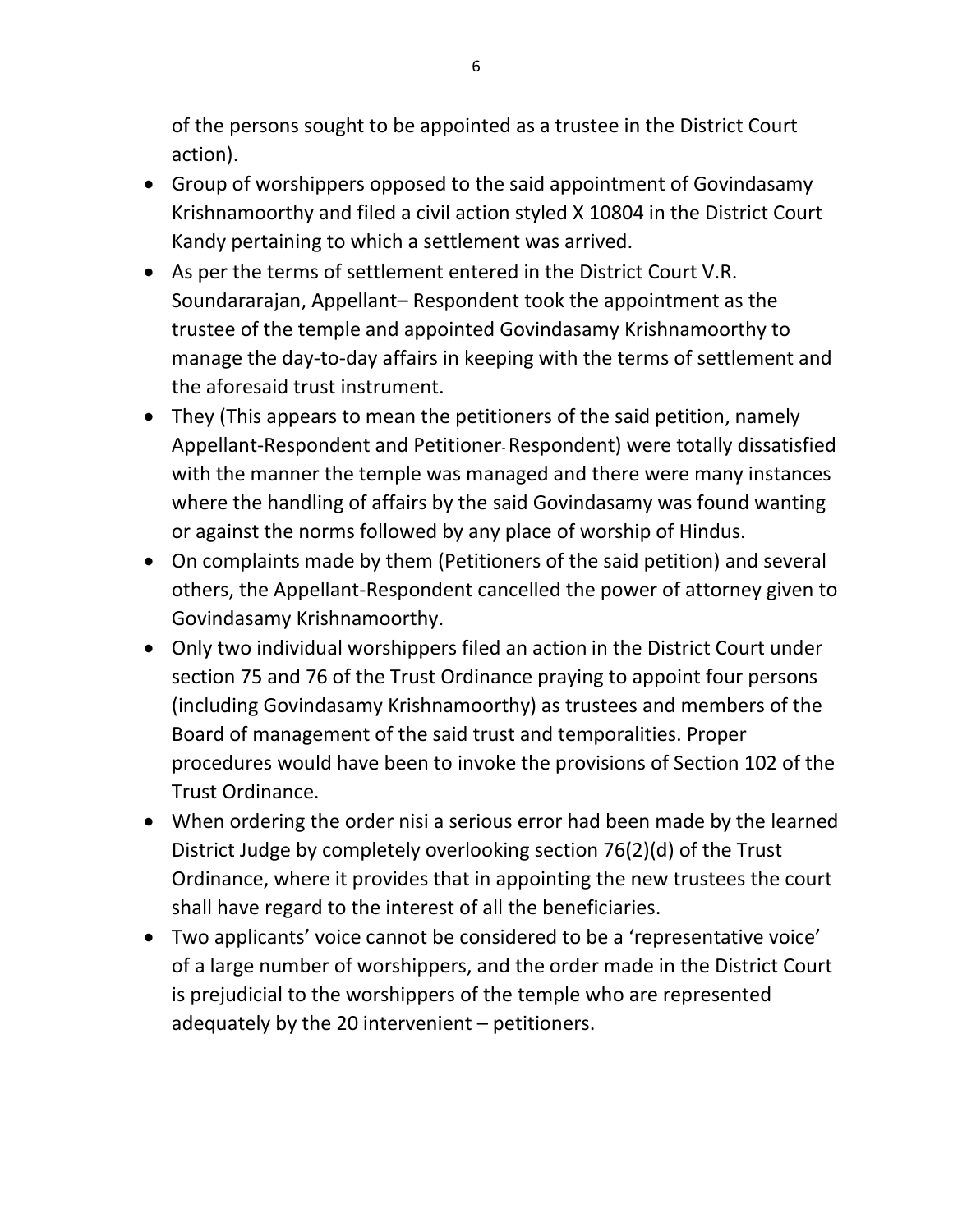- Order made by the District Court also violates section 76(1)(b) of the Trust Ordinance which provides that the court shall have regard to the wishes of the person if any empowered to appoint new trustees.
- Clauses 7 and 8 of the trust instrument states that a surviving kith or kin of Ana Runa Lena family would qualify as one empowered to appoint new trustees.

However, though there are prayers ; for a stay order, for entertaining and acceptance of the petition, for issuance of notices and costs and other relief, it is pertinent to note that in the said petition filed purporting to seek intervention, there is no prayer seeking to allow the intervention of the Petitioner-Respondent or the 20 people who are purported to be represented by the Petitioner-Respondent or them to be added as parties.

The Petitioner and the Petitioner – Respondent-Respondent filed objections to Petitioner- Respondent's application for intervention by way of statement of objection dated 29.02.2016 wherein it was inter alia stated that;

- Petitioner Respondent was not a party before the District Court Kandy case No. 1240/L/2012.
- The present matter being a final appeal the Petitioner-Respondent is not entitled to file any document for intervention.
- Although the Petitioner-Respondent has filed the petition on the basis that he is representing the 20 worshippers, the case filed in the District Court was under section 75 and 76 of the Trust Ordinance and that the petitioner-Respondent or any other devotees are not entitled to make any application at this stage.
- Purported petition filed by the Petitioner-Respondent is liable to be dismissed *in limine* in as much section 839 of the Civil Procedure Code does not empower to file any application before the court hearing the appeal for the purposes of intervention.
- The purported application for intervention is misconceived in law.
- The reliefs prayed for in the purported petition for intervention do not comply with an application for intervention.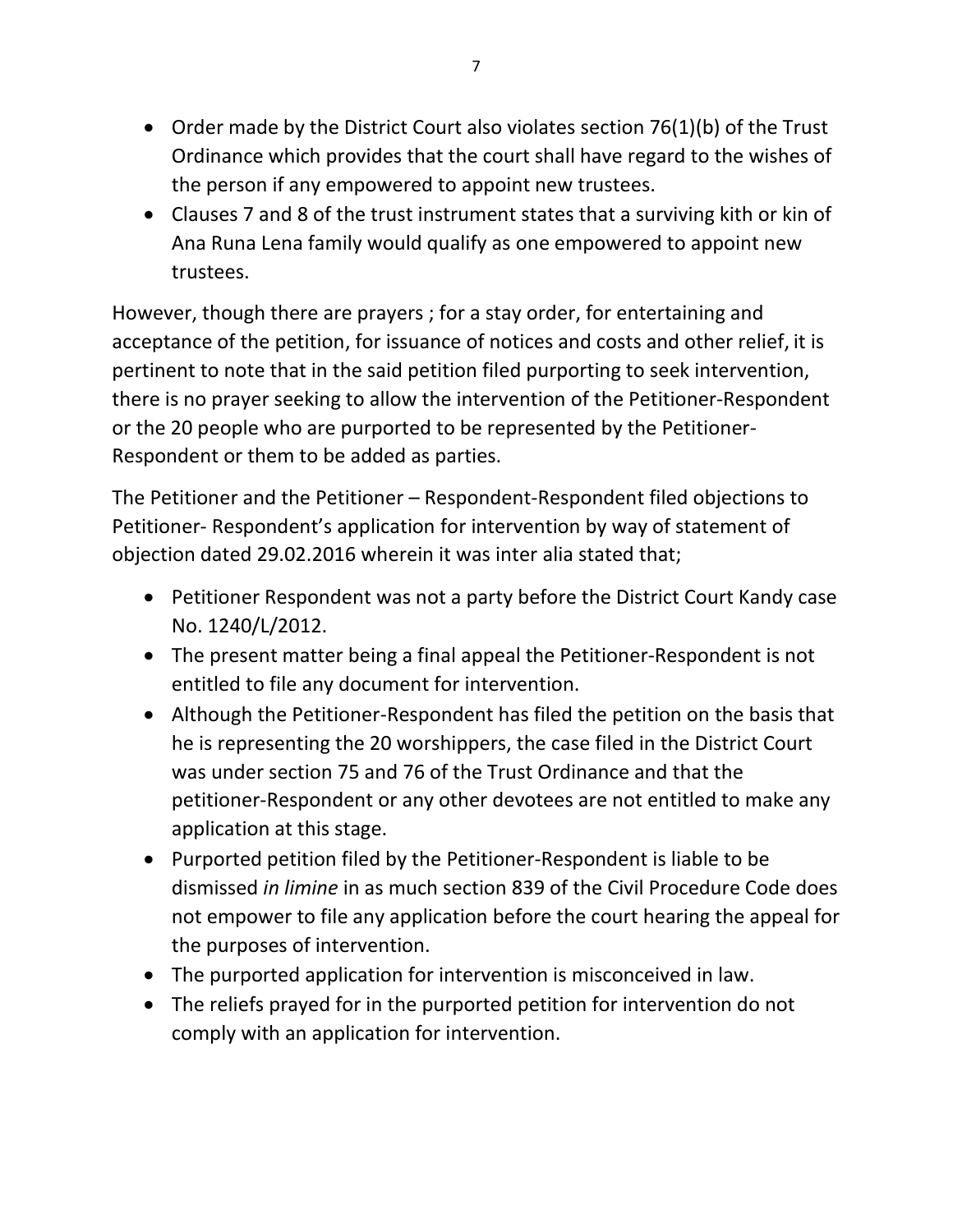Subsequently, learned Civil Appellate High Court judges by its order dated 02/06/2016 allowed the application for intervention. Learned High Court judges in its order inter alia stated that;

- Reliefs sought in the original court was to declare that the office of the trustee has become vacant and to appoint a new board of trustees named in the application.
- When a charitable trust based on a trust instrument which has laid down conditions for the appointment of trustees was in existence, the application has been made under sections 75 and 76 of the Trust Ordinance to appoint new trustees and not under section 102 of the Trust Ordinance. Thus, majority of the worshippers would not have been aware that there going to be a change in the trusteeship.
- Thus, there is a serious issue to be considered in appeal whether the learned judge has considered section 76(2)(d) of the Ordinance, where it states it should have regard to the interests of all the beneficiaries.
- This is a case inherent powers should be exercised for the ends of justice and to prevent abuse of the process of court.

Being aggrieved by the said order of the High Court of Civil Appeals the Petitioner preferred an appeal to this court. When this matter was supported before this court, having heard the learned counsel, this court was inclined to grant leave to appeal on the questions of law set out in paragraph 12(a) to (e) of the petition which are as follows; (Vide journal entry dated 13.10.2017)

- a) Is the order of the High Court of Civil Appeal holden in Kandy and dated  $2^{nd}$ June 2016 contrary to Law?
- b) Did the High Court of Civil Appeal misdirected itself in law in coming to the conclusion that the Petitioner – Respondent is entitled to be added as a party in appellate proceedings?
- c) Did the High Court of Civil Appeal misdirect itself in law in calling in aid section 839 of the Civil Procedure Code in allowing the Petitioner – Respondent's application for intervention?
- d) Did the High Court of Civil Appeal misdirect itself in law in delving into the merits of the Appeal when the only matter before them at present was the purported application for intervention?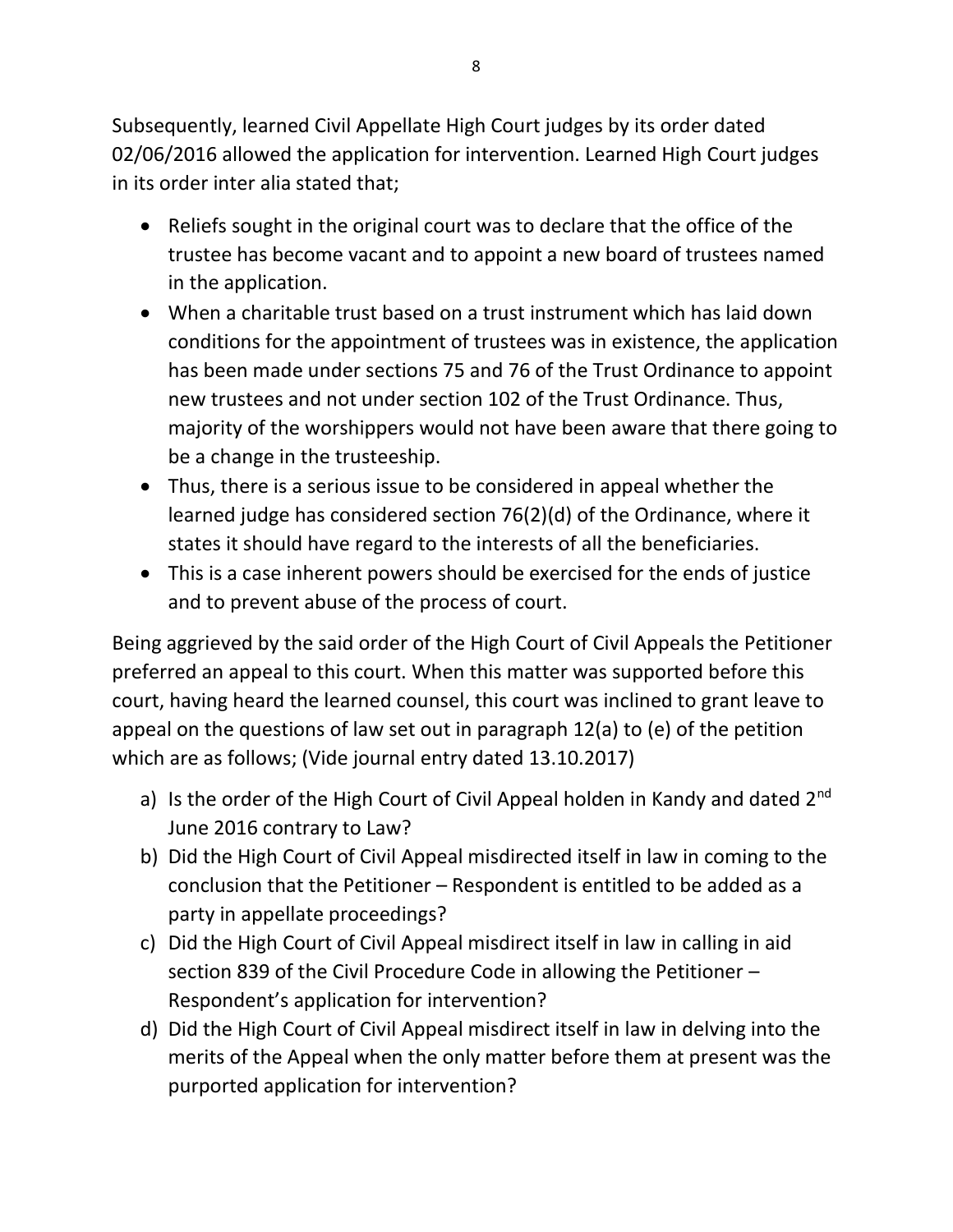e) Did the High Court of Civil Appeal misdirect itself in law in calling in aid **Mahanayake Thero Malwatte Vihare Vs Registrar General, Kaviratne and Others Vs Commissioner General of Examination** and **Seneviratne Vs Abeykoon** in allowing the purported application for intervention?"

Moreover, when this matter was taken up for argument before this court on 19.03.2021, Mr. Kumarasingham, counsel for the Appellant Respondent and Petitioner-Respondent suggested two more questions of law which are as follows;

- a) "Is the inherent power of a court within the meaning of the provisions of section 839 of the Civil Procedure Code synonymous and one and the same with inherent jurisdiction of a court and,
- b) If so, is section 839 of very narrow scope and of limited application?"

Since Mr. Kanag-Isvaran PC had no objections for them, this court recorded the above as additional questions of law in addition to the questions of law for which leave to appeal had already been granted.

The outcome of this appeal will depend on whether allowing to intervene at the appeal stage before the Civil Appellate High Court was legally correct. In this regard, it is worthwhile to observe that what was before the learned High Court Judges was an appeal against the order absolute made by the learned District Judge of the Kandy District Court confirming the order nisi issued in an action filed under summary procedure as described above. Unlike a leave to appeal application or a writ application or a revision application etc. filed in a court with appellate or supervisory jurisdiction, an appeal against a final order or judgment as contemplated in section 754(1) of the Civil Procedure Code ( hereinafter sometimes referred to as a direct appeal) commences in the original court itself by filing notice of appeal in terms of section 755 of the said code suspending the exercise of jurisdiction of the original court till the appeal is decided. The other applications, namely for writs, revisions or leave to appeal etc. mentioned above inviting the exercise of appellate or supervisory jurisdiction originate in the court that have the appellate or supervisory jurisdiction. Hence, a direct appeal is a continuation of the process started by a filing of the plaint or petition in the original court. Thus, with regard to intervention or addition of parties, it is worthwhile to look at the section 18 of the Civil Procedure Code. In terms of the said section 18, for the effectual and complete adjudication and settlement of all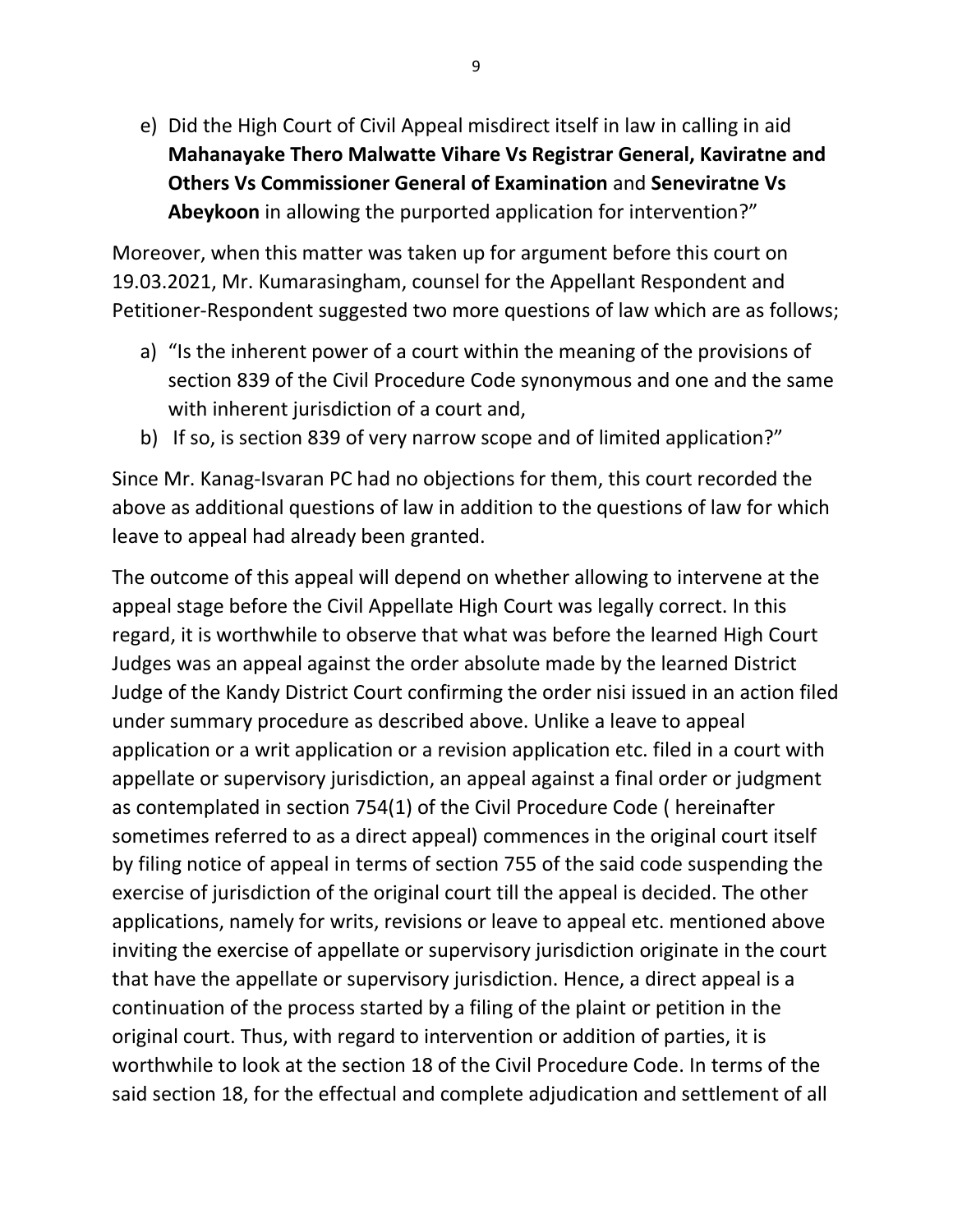the questions involved, a court is empowered to add a party on an application made by a party before the hearing or at any time by the court without such application. Since such addition is allowed for the effectual and complete adjudication and settlement of all the questions involved in the action, it is clear that such addition has to be done before the judgment or the final order. In **Banda V Dharmaratne 24 N L R 210,** it was stated that the court has the power to add a party after trial is concluded but before the judgment is entered. It must be also noted that as per section 19 of the Civil Procedure Code no person shall be allowed to intervene in a pending action otherwise than in pursuance of, and in conformity with, the aforesaid provisions of section 18. The only exception is that any person on whose behalf an action is instituted or defended under section 16 of the said code can apply to court to make him a party. In terms of section 16, to sue or to be sued in a representative capacity, notices have to be served on the relevant persons by giving personal notice or through public advertisement as prescribed by the said section. Giving such notices, the court gives an opportunity to relevant persons to object to such permission being given to sue or be sued in a representative capacity and also there is an opportunity for the court to get it verified whether the representative character of the proposed intervenient party is genuine. All these steps described above as to the addition of parties, and filing or defending action in representative character have to be taken place in the original court at the commencement or anyway, prior to the delivery of judgment as the case may be.

As mentioned above, a direct appeal that commences with the filing of notice of appeal in terms of section 755(1) of the Civil Procedure Code in the original court is a continuation of the process started with the plaint/petition and is not a new application that originates in the court with the appellate jurisdiction. As such tendering of an application by a new party to intervene is contrary to the aforesaid provisions, namely sections 18,19 and 16 of the Civil Procedure Code.

Since the original action was filed in terms of summary procedure under chapter XXIV of the Civil Procedure Code, I would also like to refer to the following provisions in the Civil Procedure Code, namely sections 384, 385, 386, and 387.

These sections show how the respondents shall place matters in opposition through objections and how they shall place evidence as well as the petitioner's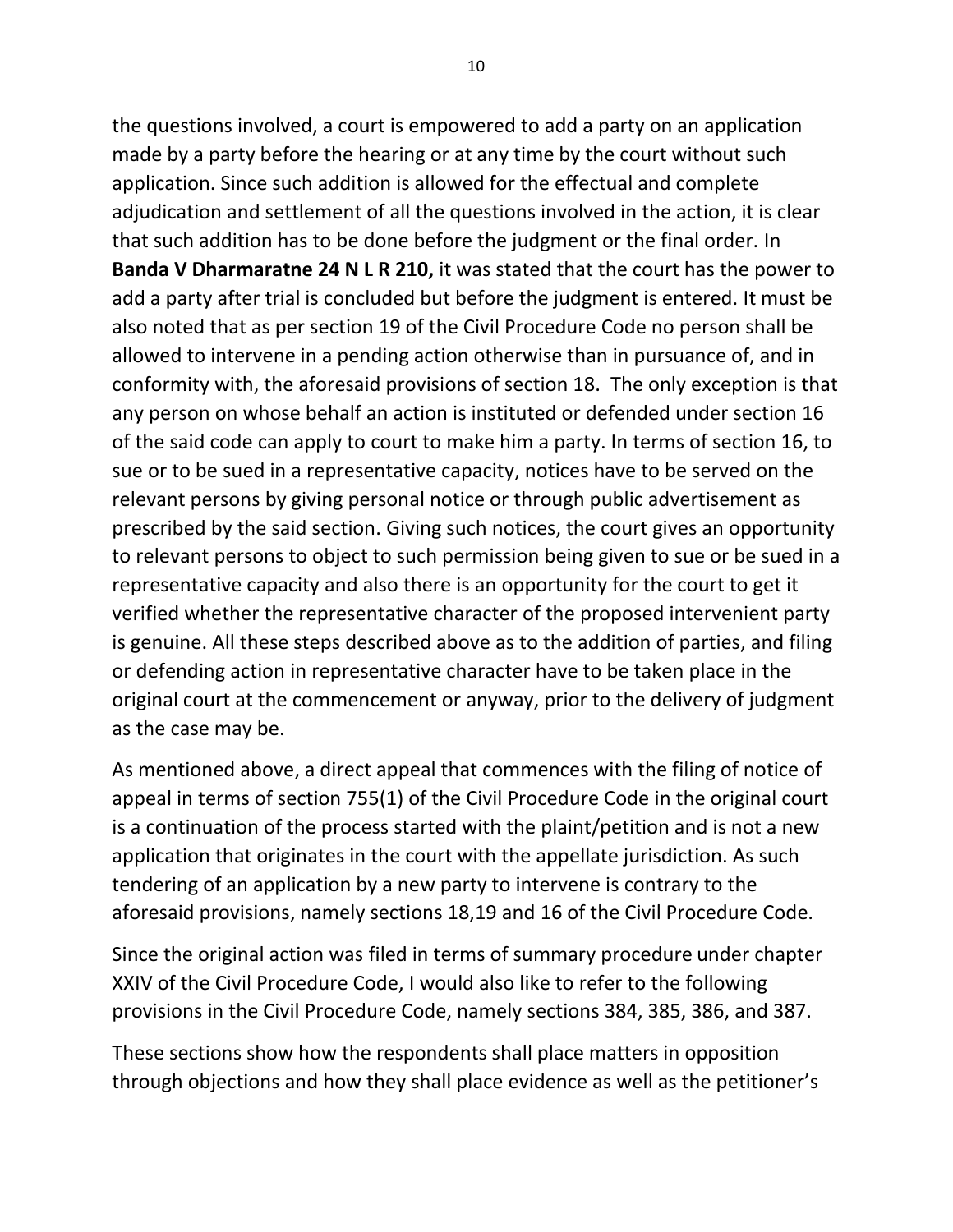right to reply and his entitlement to place additional evidence and the manner of placing evidence before the final order. By allowing new parties to intervene at the appeal stage, the learned High Court Judges have disregarded all these provisions and has open a gate for new parties to challenge the final order without any adjudication by the original court of the matters presented by the purported intervenient parties. As per section 390 of the Civil Procedure Code in an action or application under summary procedure, petitioner and the respondents are the parties to the action. Thus, the final order delivered by the original court relates to the cases presented by the said parties. By allowing new parties to intervene in the appeal stage, the learned High Court judges have attempted to make the final order, which was challenged in appeal, an order between the original petitioners, original respondents and the intervenient parties in appeal when there was no opportunity for the Petitioner to challenge the position of the intervenient parties before the final order made by the original court. Even the original court did not have an opportunity to adjudicate the said stance of the intervenient party. Further, Respondent Appellant being a petitioner to the application for intervention, it appears that the learned High Court Judges have given him an opportunity to challenge the final order through a new stance presented by the intervenient parties. Thus, it is clear that the allowing of intervention at appeal stage was prejudicial to the rights of the Petitioner as contemplated by aforesaid sections 384 to 387 of the Civil Procedure Code. One must not forget that the Civil Appellate High Court was sitting in appeal when that order was made and was not sitting as a court of first instance. It is true that on certain occasions a court sitting in appeal is empowered to entertain fresh evidence but it is not an unrestricted power that can pave way to allow new parties to intervene and bring in new stances or to present a new case. As held in **Ratwatte Vs Bandara 70 NLR 231**, reception of fresh evidence in a case can be justified, if following three conditions are fulfilled;

• It must be shown that the evidence could not have been obtained with reasonable diligence for use at the trial<sup>1</sup>,

<sup>&</sup>lt;sup>1</sup> Rev.Kiralagama Suumanatissa Thero V Aluwihare (1985) 1 Sri L R 19, Meegama Gurunnanselage Don Sirisena Wijeyakoon V Indrani Margret Wijeyakoon (1986) 2 C A L R 378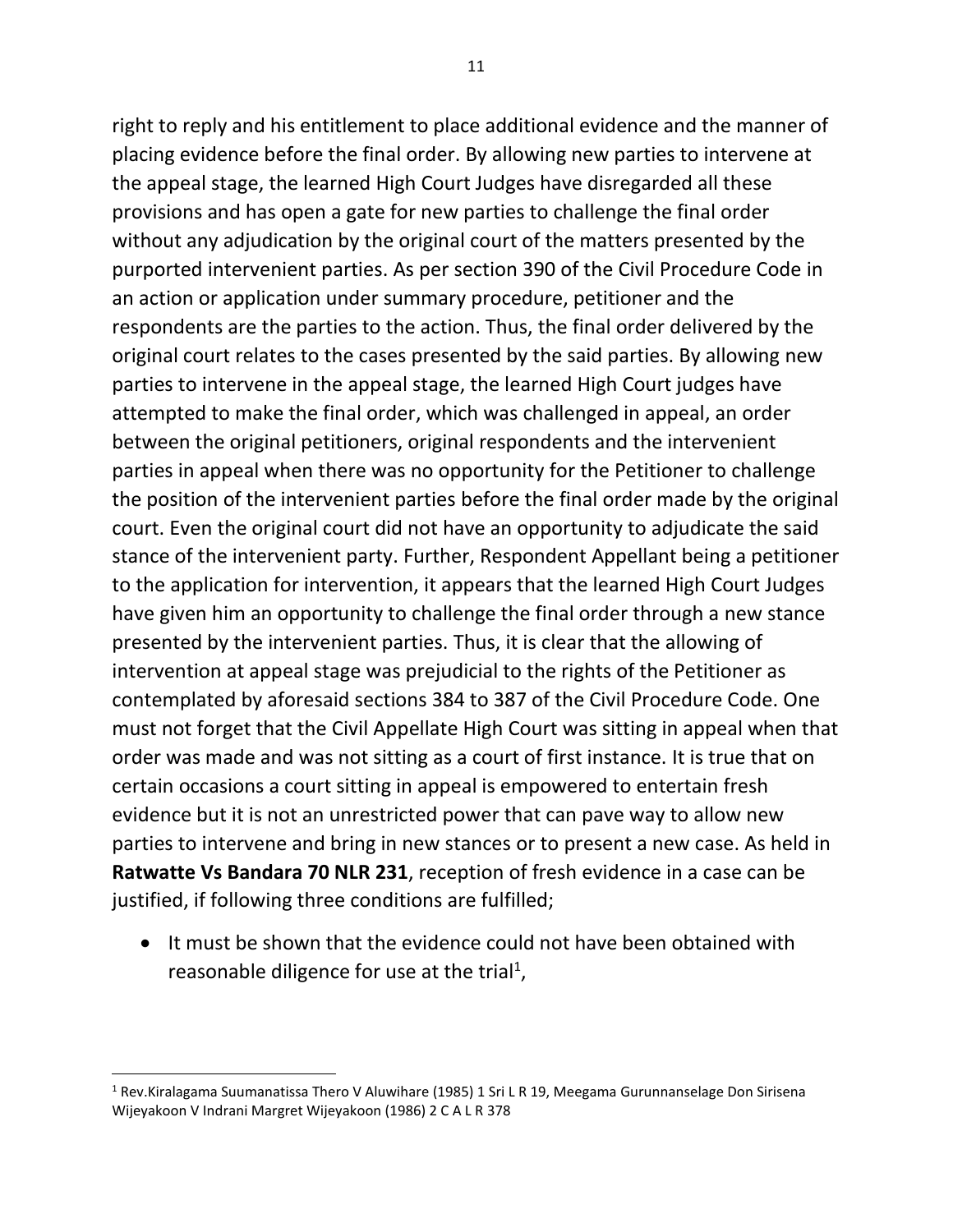- The evidence must be such that, if given, it would probably have an important influence on the result of the case, although it need not be decisive,
- The evidence must be such as is presumably to be believed or, in other words, it must be apparently credible, although it need not be incontrovertible.

Since one has to give reasons why the evidence could not have been obtained with reasonable diligence for use at the trial, such fresh evidence can be allowed when a party to the original court action make an application and not to new parties who wants to join in the appeal stage. On the other hand, the application filed in the High Court has no prayer to allow fresh evidence and as such it was not an application to lead fresh evidence.

Even though, the Petitioner Respondent and the Appellant Respondent argue that intervention at the appeal stage is not barred by any positive legal provision and it should be allowed, what explained above clearly indicate that allowing of intervention of a new party at the appeal stage in a direct appeal is contrary to express provisions in the Civil Procedure Code and it also was inimical to the rights of the Petitioner. It must be stated that section 839 of the Civil Procedure Code is not intended to authorize a court to override the express provisions of the Civil Procedure Code- vide **Kamala V Andris 41 NLR 71**. Even in **Wakachicku Construction Co. Ltd. Vs Road Development Authority (2013)1 S L R 164**, it was held that the court's power to interpose its inherent authority cannot be invoked in regard to matters which are sufficiently covered by a specific provision of the relevant Act. As explained above Civil Procedure Code provides when and how addition of a party can be done.

On the other hand, inherent powers of the court are adjunct to the existing Jurisdiction of the court and cannot be made the source of new jurisdictions – vide **All Ceylon Commercial and Industrial Workers Union Vs Ceylon Petroleum Corporation (1995) 2 Sri L R 295** and **Jeyaraj Fernandopulle V De Silva (1996) 1 Sri L R 70.** The Civil Appellate High Court was sitting in appeal when it made the order allowing the intervention. Thus, on that occasion, the High Court's inherent powers were adjunct to its appellate jurisdiction. By allowing intervention it has decided to hear, in the manner a court of first instances does, a new stance or a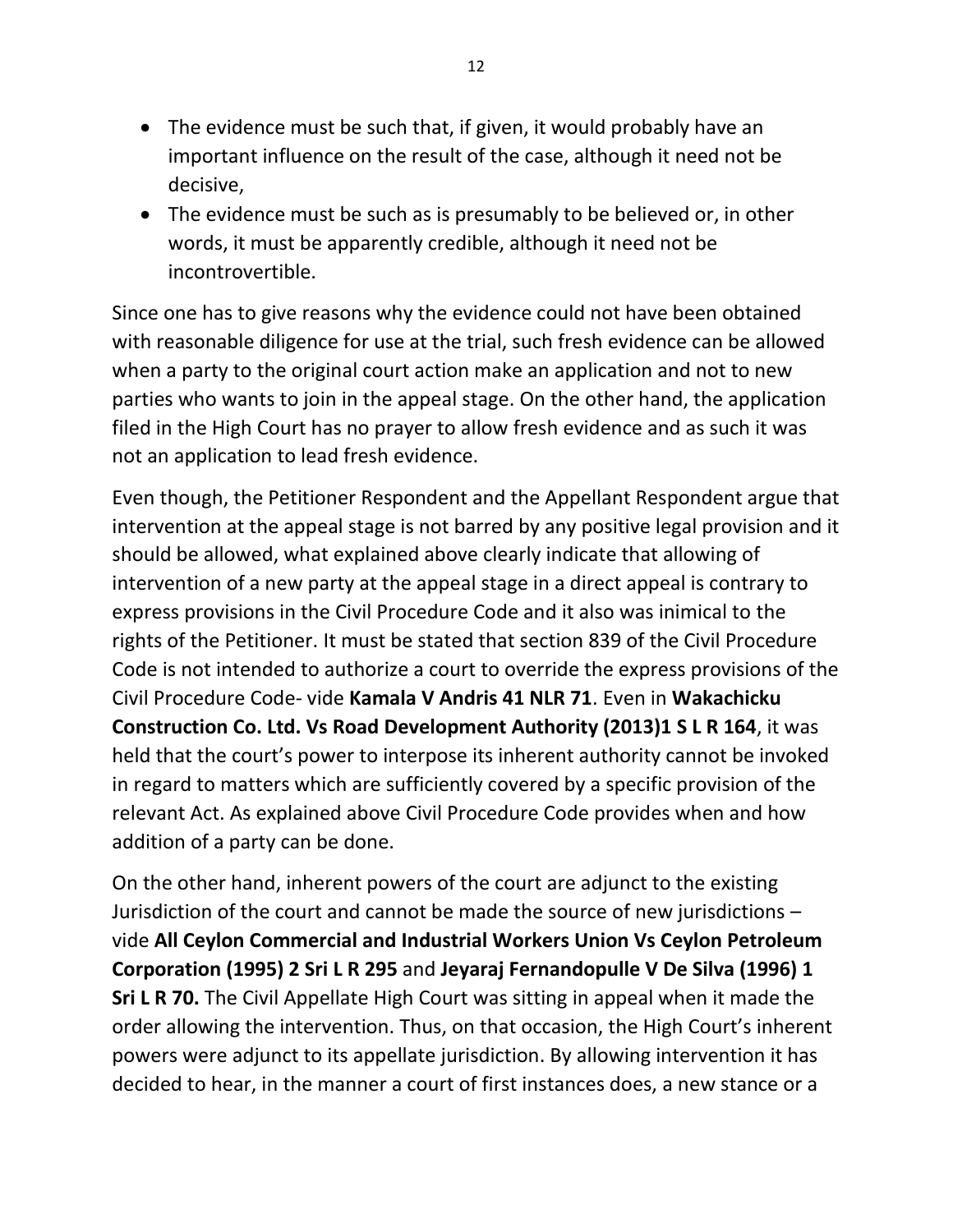case of a new party which was not tested in the original court. Thus, it appears the Civil Appellate High Court has stepped outside its inherent powers as an Appellate Court and decided to exercise powers of an original court.

Moreover, whether in fact the Petitioner-Respondent represents 20 other worshipers is a matter of fact, if this application for intervention was done before the original court, as mentioned above the original court would have issued notices and take necessary steps prior to giving permission to a party to appear in the representative capacity. Further, the counsel for the Appellant Respondent in his written submissions tendered on21.05.2018 states that the purported notarially attested trust deed no. 3220 never surfaced in the original court. However, it is a misleading statement as the said deed was referred to in paragraph 6 of the petition dated 31.01.2012 to the District Court and was marked as P1. Further the said paragraph had been admitted by the Respondent Appellant in his objections- vide paragraph 7 of the objections dated 2.7.2013. Furthermore, nothing is said why the Appellant Respondent could not take up the present position that he now takes up with the Petitioner Respondent, when he presented his case in the original court. It must be noted that the Appellant Respondent and the Petitioner Respondent are Represented by the Same Counsel and have joined together as petitioners in presenting the purported petition for intervention. If the High Court is to get the genuineness of representative character of the Petitioner Respondent or new facts revealed in the said petition for intervention verified during the appeal it has to act as an original court but not as a court sitting in appeal. On the other hand, following excerpts from the order dated 02.06.2016 ( which is titled as Judgment) indicates that the learned High Judges had gone in to the merits of the application and have taken the representation of 20 worshipers through the Petitioner-Respondent and the validity and relevancy of certain facts stated in the purported petition for intervention as true, even when the notices were not served on the relevant worshipers to get that verified before giving permission to the Petitioner Respondent to appear in representative character, and also when the Petitioner did not have a chance to challenge those facts in the Original Court. The said excerpts are as follows;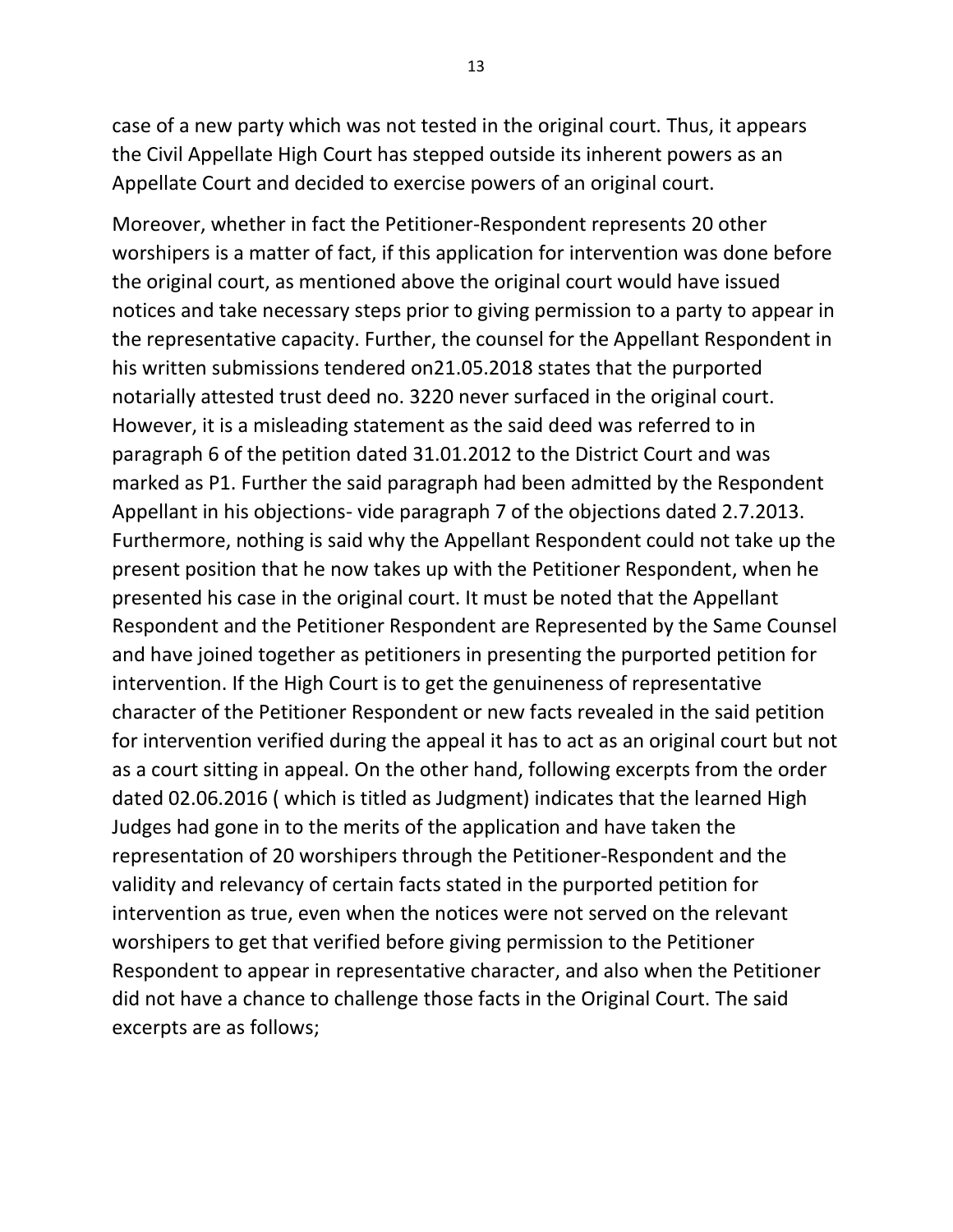"*In the instant matter what has to be considered is if, the intervention is not allowed, whether the intervenient parties interests are going to be affected and will prejudice be caused to them*."

"Therefore, *it is obvious that the majority of the worshipers would not have been aware that there was going to be a change in the trusteeship."*

Further, Appellant Respondent being a petitioner to the purported application to intervention, has not shown why he could with due diligence present his case in the original court in the manner now he presents it along with the Petitioner Respondent. There is no prayer in the petition before the High Court of Civil Appeal to lead fresh evidence in appeal or no clear prayer to allow intervention either. It appears, by making this strange application for intervention at the appeal stage, the Appellant Respondent and the Petitioner Respondent were trying to circumvent the failure on the part of the Appellant Respondent that took place in the District Court by not applying for addition or intervention as well as in not presenting the case in the manner they now want to present. As shown above, there is a procedure to add a party which has to be done before the final judgment and allowing intervention is not adjunct to the appellate jurisdiction of court sitting in appeal for hearing a direct appeal from the court below.

Further, since the order made by the court below was between parties to that action, if there are other beneficiaries of the trust, they must advice themselves to what steps to be taken in that regard. However, they should not be allowed to interfere with the findings of a contested action between other parties at the appeal stage prejudicing the rights of the Petitioner. In my view, a court sitting in appeal has no jurisdiction to sit as an original court to decide an action between original parties and new intervenient parties who came forward at the appeal stage, since the law expect to add parties or allow intervention prior to the final judgement or order. It appears that the Petitioner Respondent and the Appellant Respondent argue that since there is no provision to intervene during the appeal stage intervention should be allowed under section 839. In my view, there is no need to provide for intervention at the appeal stage when the law expects such intervention prior to the final judgment or order. On the other hand, section 839 is there to prevent abuse of the process of the court. Allowing intervention in this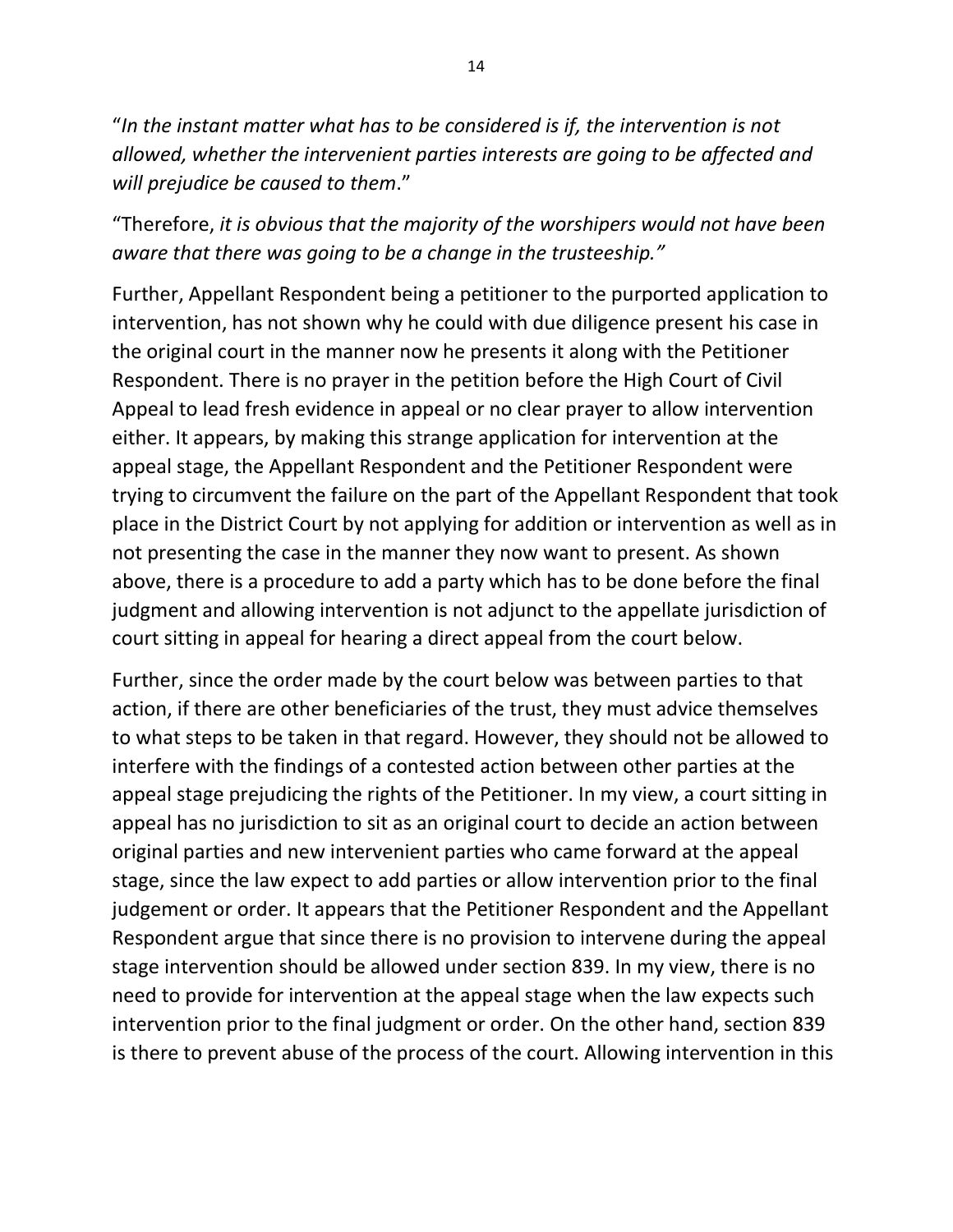manner may promote abuse of the process of the court since it may pave for intervention evading the rights of the Petitioner as explained above.

Petitioner Respondent has made submissions in relation to Article 134(3) of the Constitution. It is not necessary to discuss the application of the said Article as it is a provision relating to the jurisdiction of the Supreme Court but not to the Civil Appellate High Court which made the impugned order. The scope and the limitation of the said Article has to be decided in a suitable case when hearing of a new party by the Supreme Court becomes an issue.

It is also argued that since there is no positive law that prohibits a third-party intervention in Appellate proceedings, the courts are not to act upon the principle that every procedure is to be taken as prohibited unless it is expressly provided by the code, but on the converse principle that every procedure is to be understood as permissible till it is shown to be prohibited by the law, and as a matter of general principle, prohibitions cannot be presumed. It must be stated here that what is expressly stated excludes the others. As shown above, there are express provisions in the Civil Procedure Code which provides for the addition of parties and intervention in an action. As explained above it has been held by our courts that it has to be done before the final judgment. Thus, the said argument cannot hold water.

The cases, **Kavirattne and Others Vs Commissioner General of Examination 2012 BLR 139** and **SeneviratneV Abeykoon (1986) 2 S L R 1** cited by the learned High Court Judges have no direct relevance to the matter at hand, namely the allowing of intervention of a party at appeal stage. Kaviratne case was a Fundamental Rights application that originates in the supreme court and, there, intervention has been allowed before the final order and as such it is not an occasion that allowed intervention during the appeal stage from a direct appeal from an original court. The case Senaviratne V Abeykoon was a case in which the original court itself used inherent powers to restore the possession, when there was no express provision. In that case, the plaintiff took law into his own hands and evicted the other party from the possession when the District Court gave the defendant right to stay in the property. The said case also had nothing to do with the addition of parties at the appeal stage. The learned High Court Judges have also referred to the decision of **Maha Nayaka Thero Malwatta Vihare V Registrar General 39 N L**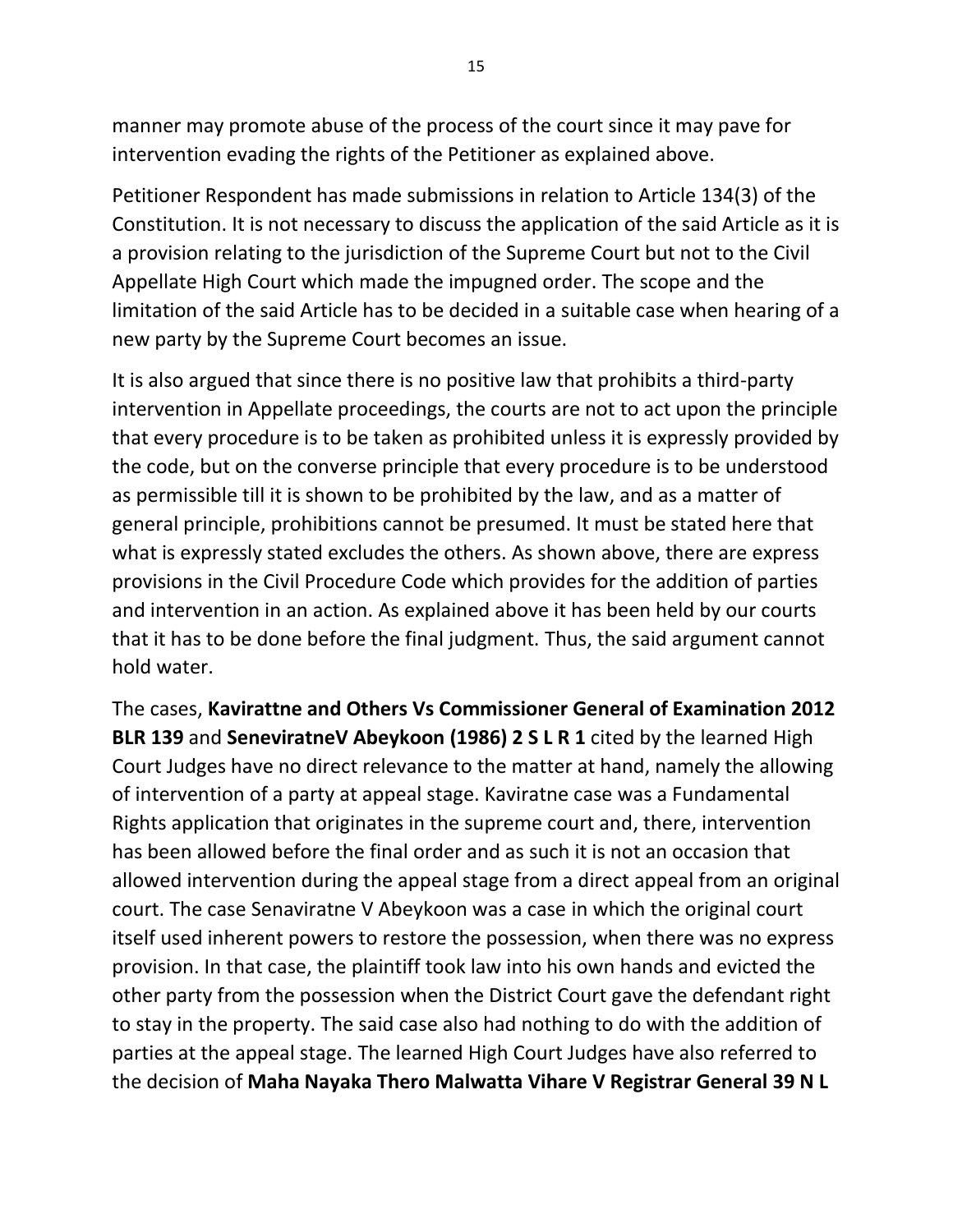**R 186** in support of their decision, but it appears to be a decision made by the then Supreme Court in the exercise of its original writ Jurisdiction. Following excerpt at page 189 indicates that intervention was allowed before the final order.

"*After order nisi had been issued on the Registrar-General, Urapola Ratnajoti submitted his petition and affidavit on February 23,1937, and prayed to be allowed to intervene, and to be heard before final order was made. As he was vitally concerned in the matter, he was given the opportunity he sought and his counsel was heard……"*

Thus, the above is not a decision that support the proposition that a court sitting in appeal in a direct appeal has inherent powers to allow intervention of new parties at the appeal stage and to hear a new stance or a case presented by them. Even though, the learned counsel appearing for the Petitioner Respondent as well as for the Appellant Respondent has referred to several decided cases, none of them, in my view supports the said proposition.

Counsel for the Appellant Respondent and Petitioner Respondent while referring to many decisions made on writ applications has attempted to establish that the learned High Court Judges' impugned decision is correct, but neither allowing intervention nor rejecting intervention in writ applications has any relevance as those occasions are not occasions that allow intervention during the appeal stage of a direct appeal. The journal entries dated 17.12.2013 and 30.12.2013 of Nuwara **Passa Pedige Sugathan and Emage William V Nuwara Passa Pedige Gunawathie C A Appeal No.663/99** tendered by the said counsel with a motion does not indicate whether the intervention was allowed during the pendency of that appeal by the Appeal Court. Even if it was allowed by the Appeal Court it does not give reasons for why and how it allowed the intervention. Thus, the said journal entries cannot be considered as a decision that indicates that the intervention of parties at the appeal stage in a direct appeal is legally correct or feasible.

As per the reasons elaborated above, it is my view that the impugned order of the Civil Appellate High Court of Kandy, dated 02.06.2016 is contrary to law and the said High Court misdirected itself in law in coming to the conclusion that the Petitioner – Respondent is entitled to be added as a party in appellate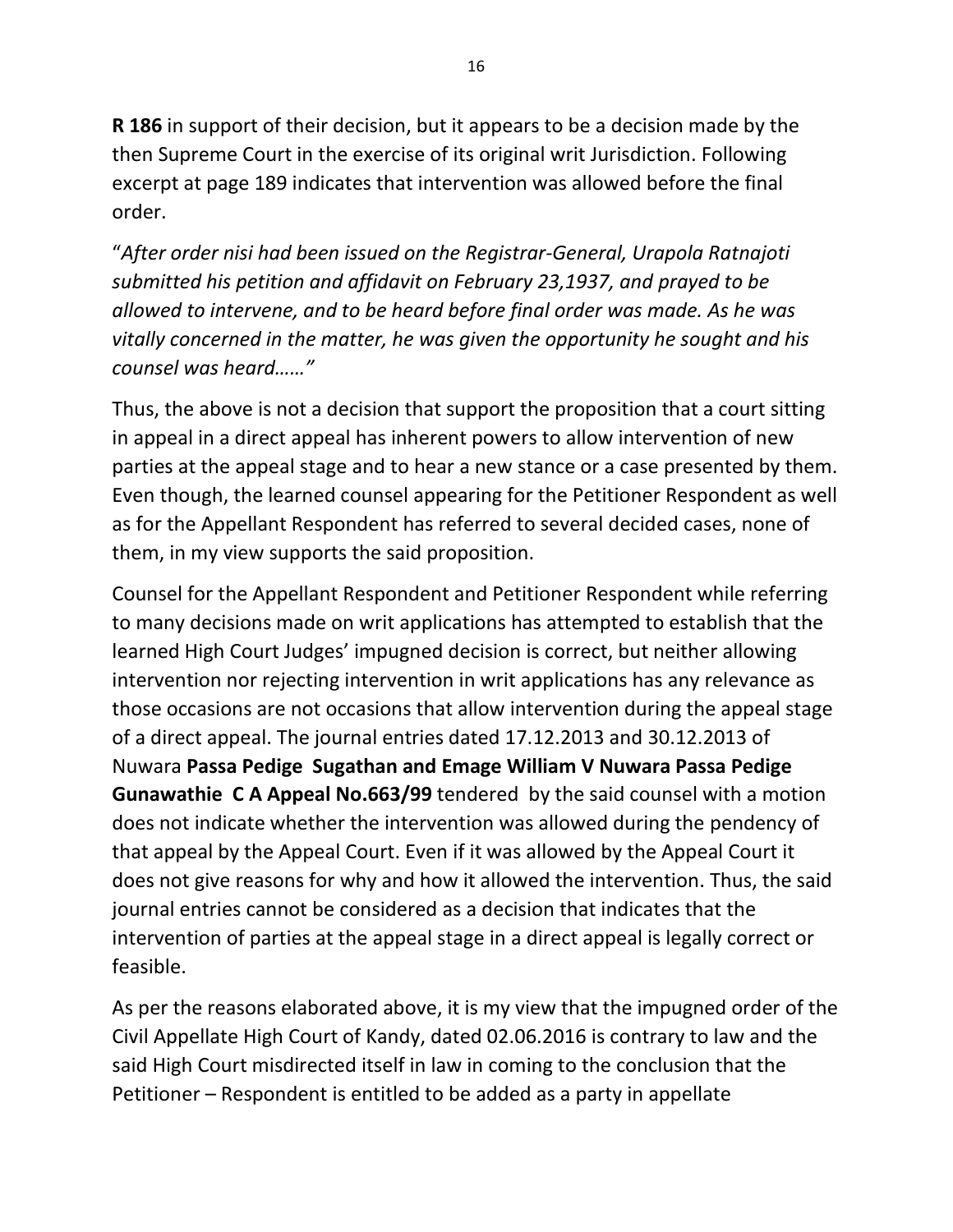proceedings. Further, it misdirected itself in law in calling in aid section 839 of the Civil Procedure Code in allowing the application for intervention and in delving into the merits of the Appeal by accepting certain facts as true or proved when the only matter before them at that occasion was the purported application for intervention. As explained above, the said High Court misdirected itself in law in calling in aid Mahanayake Thero Malwatte Vihare Vs Registrar General, Kaviratne and Others Vs Commissioner General of Examination and Seneviratne Vs Abeykoon in allowing the purported application for intervention. Thus, the questions of laws allowed at the time of granting of leave have to be answered in the affirmative and in that context, answering them is sufficient to allow the appeal and I do not see it is necessary to answer the additional questions suggested by the counsel for the Petitioner Respondent and the Appellant respondent. As a passing remark, I would prefer to state that the first additional question of law(a) is more academic than one need to be answered to solve the matter before us. Since the word Jurisdiction indicates the extent of the power to make legal decisions and judgments and sometimes it connotes the authority a court has, one can say the term "inherent jurisdiction" can be used synonymously with the term "inherent powers". The second additional question of law(b) is also not necessary to be answered, since the view expressed above is that the Civil Appellate High Court's order was outside its inherent powers adjunct to its appellate powers. However, it must be said that section 839 itself contains its limits as it can be used only to make orders necessary for the ends of justice or to prevent abuse of the process of court. It should not be used to prejudice accepted rights of a party. As explained above, it has been used in a prejudicial manner to the rights of the petitioner. Further, our courts through several decisions have explained several limits in using inherent powers, some of which have been referred to above, such as that it should not be used to override express provisions and it is adjunct to the existing jurisdiction.

For the foregoing reasons, I allow the appeal and set aside and vacate the impugned order(judgment) dated 02.06.2016 of the High Court of the Civil Appeal of the Central Province holden in Kandy while dismissing the application dated 21.01.2016 of the Petitioner Respondent.